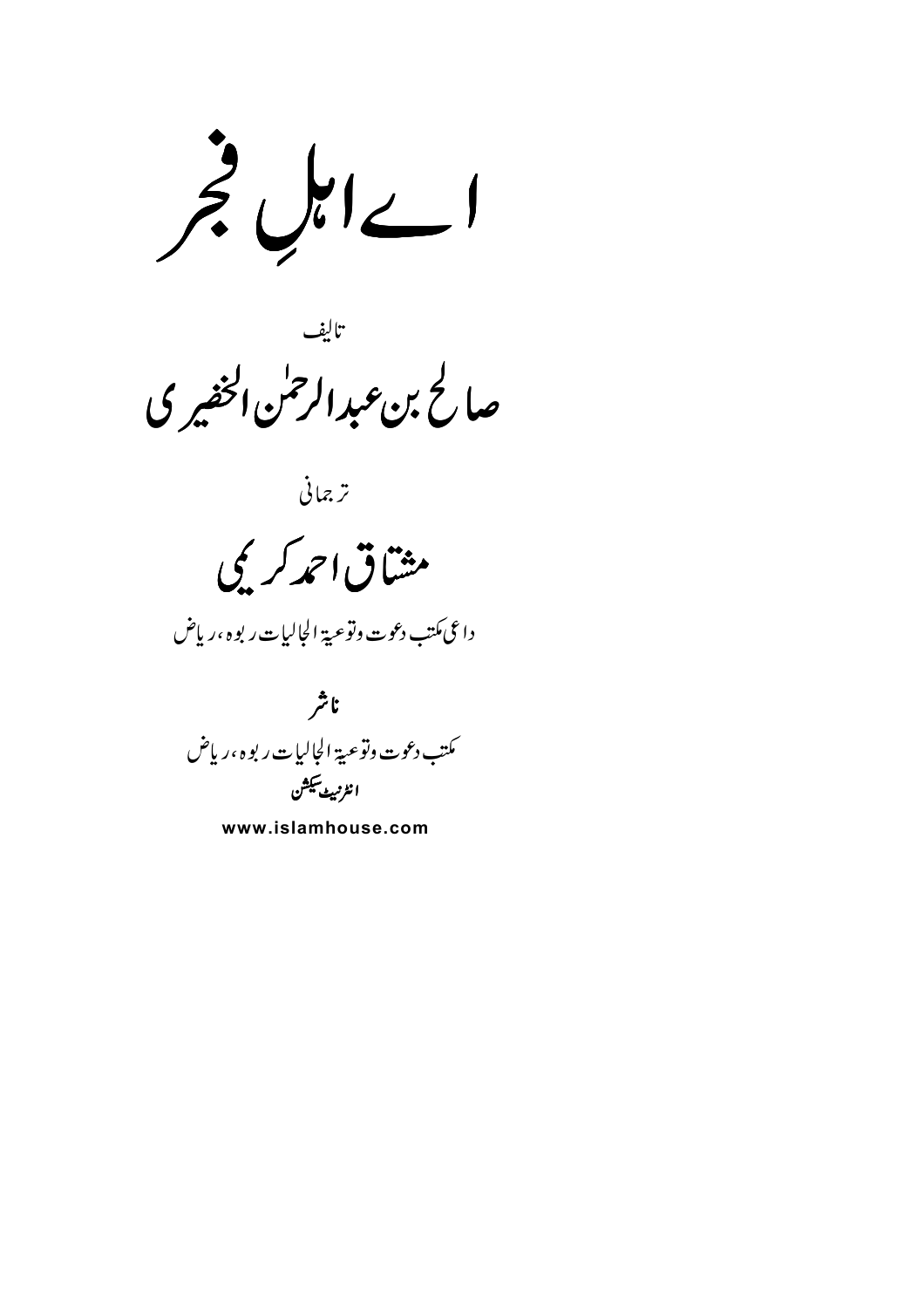بسم الله الرحمٰن الرحيم

## اےاہل فجر

اَلْحَمْدُ لِلَّهِ وَصَلَّىٰ اللَّهُ عَلَىٰ نَبِيِّنَا مُحَمَّدٍ وَعَلَىٰ آلِهِ وَصَحْبِهِ وَبَعْدُ: ایک جماعت جسے ہر بھلائی کے انجام دینے کی تو فیق ملی ہے، جس کے افراد کے چہرے روش ہیں،جن کی پیشانیاں چیک دار ہیں اور جن کےاوقات بابرکت ہیں ۔اگر آ پ کا شار ان میں ہے تو آ پ اللہ کے اس فضل وکرم پراس کاشکرادا پیچئے ،اوراگر آ پ کا شاران میں نہیں ہے تو آ پ کے لئے میری دعا ہے کہ آ پ اس قافلہ میں شامل ہوجا ئیں۔کیا آ پ کو معلوم ہے کہ و ہ کون سی جماعت ہے؟

یہ **جماعت اہل فجرکہلاتی ہے!** پیرا پسےلوگ ہیں جواس فریضہ کی ادا ٹیگی کے نہایت *حری*ص ہیں، اس شعار کے ساتھ خصوصی اعتناء بر تنے ہیں، ان کا ہر فرد اسی شعار سے اپنے دن کا استقبال کرتا ہے اور اسی سے اپنے دن کونثر وع کرتا ہے۔ اور اس کے ادا کرنے والے کی شہادت ملائکہ دیتے ہیں ،اور جواسے ہا جماعت ادا کرے گو یااس نے یوری رات قیام کیا۔ بہ فجر کی نماز ہے جسےاللہ تعالیٰ نے'' قر آ ن'' کے نام سےموسوم کیا ہے۔اللہ عز وجل نے فرمايا:﴿وَقُوْآنَ الْمُفَجِّرِ إِنَّ قُوْآنَ الْفَجْرِ كَانَ مَشْهُوْداً﴾ (بنبي اسرائيل: ٨٤)

''اور فجر کا قر آن پڑ ھنا بھی، یقیناً فجر کے وقت کا قر آن پڑ ھنا حاضر کیا گیا ہے''۔ اس نماز کی پابندی دخولِ جنت کا سبب ہے،اس کے لئے وضوکر نے میں نہ جانے گتنے در جے بلند ہوتے ہیں،اوراس کے لئے چلنے میں کتنی نیکیاں ملتی ہیں۔اوراس کے بعد کے اوقات میں خپر و بر کا ت کا نز ول ہوتا ہے،حبیبا کہ نبی کریم ایلی ہے ۔ ارشادفر مایا ہے : ﴿ **اَللَّٰهُمّ بَیادِکْ لِاُمَّتِیْ فِیْ ہُکُوْدِهَا ﴾**''اےاللہ! تومیریامت کے لئے اس کےاولین وقت میں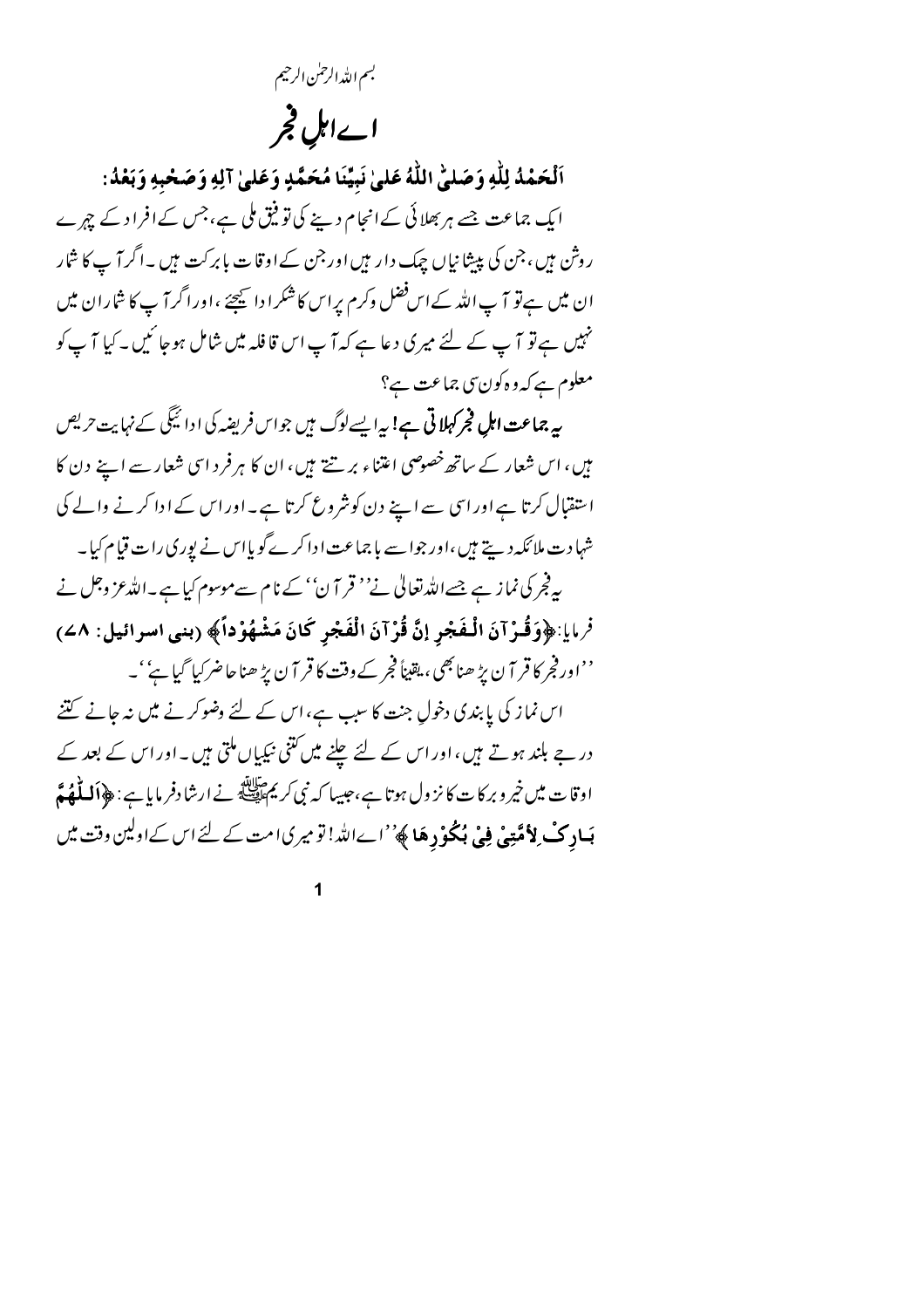برکت نا زل فر ما''۔ ( اس حدیث کوامام احمہ ،ابودا وَ د ،تر مذی اورا بن ماحیہ نے روایت کیا ہے )۔ اہل فجر جنہوں نے اللہ کے داعی کی دعوت پر لبیک کہاجب وہ سرندا لگا تا ہے : ﴿ حَسِسِيٌّ عَلَىٰ الصَّلاَقِ، حَيَّ عَلَىٰ الْفَلاَحِ ﴾''نماز کے لئے آ دَ،فلاح پانے کے لئے آ دُ''۔ چنانچہ ان اہل فجر کے لئے سلامتی ہو، جب وہ ﴿ **اَلـصَّلاَّهُ حَیْــوٌ مِـنَ النَّوْمِ ﴾ ( نماز نبند سے بہتر** ہے ) کا الہام الٰہی یاتے ہیں اورعبو دیت و بندگی کے معانی کا ادراک وشعور کرتے ہیں، جنانچه ایام کی سعا دت وکا مرانی ان کا استقبال کرتے ہیں ،انہیں خوش خبر کی دیتے ہیں اورانہیں اس بركار بندكرتے ہيں۔ نبى كريم الله في ارشادفر مايا: ﴿ بَيشِّيهِ **الْبِيَهْشَاؤِيْيِنَ فِي الظُّلَمِ** إلىيٰ الْمُهَسَاجِدِ بِالنُّوْدِ التَّامِ يَوْمَ الْقِيَامَةِ ﴾ ''رات كي تاريكيوں ميں مسجدوں كى طرف

چلنے والوں کو بر وز قیامت کامل نو رکی خوش خبری سنا دو' ۔ (تر مذی وابوداؤ د ) اے اہل فجر! تم عظیم اجر وثواب حاصل کرنے میں کا میاب ہو چکے ہو،لہذ انتہہیں اہلِ خواہشات اور اہل حظوظ عاجلہ پر رشک کرنے کی حاجت نہیں ، کیونکہ بخدا ان کے پاس کوئی ایپی چزنہیں ہےجس بررشک کیا جائے ،اس کے بجائے تہہیں اللہ کےفضل ورحمت بررشک کرنا حا ہئے اوراسی کا تمہاری اعا نت برشکرا دا کرنا جا ہئے اوراسی کی طرف تمہاری تمامتر توجیہ صرف ہونی جا ہئے۔ نبی کریمﷺ ارشادفر ماتے ہیں: ﴿ مَنْ صَلَّىٰ الْعِشَاءَ فِي جَهَاعَةٍ فَكَانَّهَا قَـامَ نِـصْفَ الـلَّـْـلِ، وَمَنْ صَـلـىٰ الـصُّبْـحَ فِـىٰ جَـمَـاعَةٍ فَـكَـأنَّمَا صَلَّىٰ اللَّيْلَ **مُحلَّـهُ ﴾''** جس نےعشاء کی نماز جماعت کے ساتھ بڑھی ،گویااس نے آ دھی رات قیام کیااور جس نے فجر کی نماز با جماعت پڑھی ،گویااس نے یوری رات قیام کیا''۔(مسلم )۔ اے اہلِ فجر! تمہاری لئے مبار کبادی ہے کہ تم جنت میں اپنے رب کر یم کے چہرہ انور کی لذت *نظر سے بہر* ہ ورہو گے۔ نبی کریم اللہ پھولائے نے ارشادفر مایا: ﴿**إِنَّكُمْ مَسَعَدَ وْنَ دَبَّكُمْ كَهَا** 

 $\overline{2}$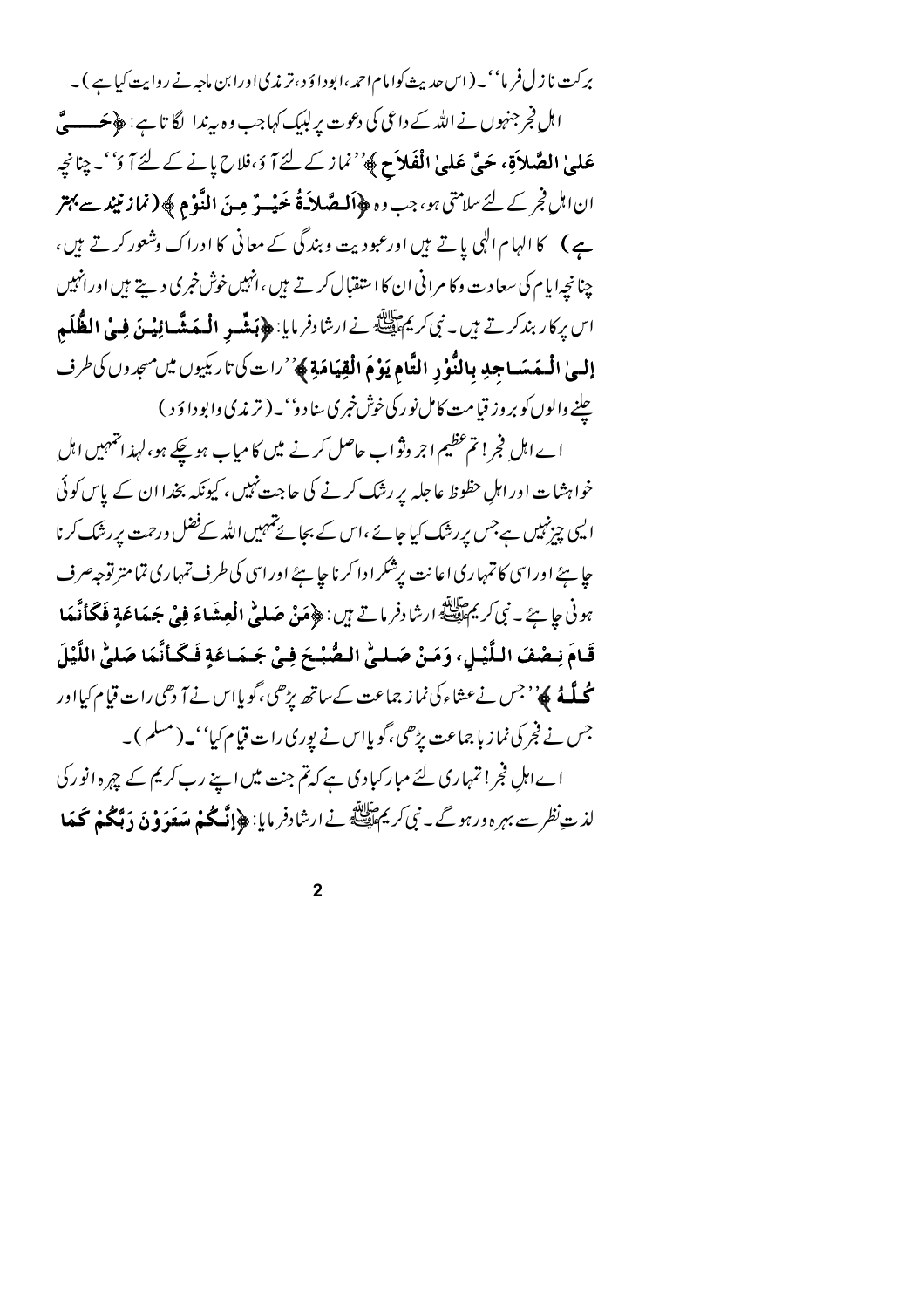تَـرَوْنَ هٰـذَا الْـقَـمَـرَ لاَ تُضَامُّوْنَ فِيْ رُؤِيَتِهِ، فَإِن اسْتَطَعْتُمْ أَلَّا تُغْلَبُوْا عَلىٰ صَلاَةٍ قَبْـلَ طُلُوْ عِ الشَّمْسِ وَقَبْلَ غُرُوْبِهَا فَافْعَلُوْا، ثُمَّ قَرَأ ''وَسَبِّحْ بِحَمْدِ رَبِّكَ قَبْلَ **طُلُوْعِ الشَّعْسِ وَقَبْلَ الْغُوُوْبُ**" ﴾''تم لوگ اپنے رب کواسی طرح دیکھوگ<sup>جس</sup> طرح بیر جا ند دیکھ رہے ہو،اس کے دیکھنے میں کوئی شیٹہبیں ہوگا،لہٰذااگرتم طلوع تثمیں سےقبل نماز اور غروب شس سےقبل نما زا دا کرنے میں مشغول نہ رہنے کی طاقت رکھتے ہو،تو ضروران نما ز وں کو ادا کر و، پھر نبی کریمﷺ نے بیہآ بت تلاوت فر مائی:''اوراپنے رب کی تنبیج تعریف کے ساتھ بیان کریںسورج نکلنے سے پہلےبھی اورسورج غروب ہونے سے پہلےبھی''۔ (بخاری دمسلم ) **اےاہل فجر!** کیاتم اس بات سےخوش نہیں ہو کہ لوگ تو اموال وعورتیں لے کر جا <sup>س</sup>یں اور تم اوقات میں برکت ،نشاط وخوش گواری نفس ،مخلّف مدایات ، دخول جنت اورنز ول رحمت کے

ساتھ واپس لوٹو ۔ نبی کریمﷺ نے ارشادفر مایا: ﴿ **مَنْ صَـل<sub>ّٰف</sub>ُ الْبَـوْ دَيْنِ دَعَولَ الْمَجَنَّةَ ﴾** ''جس نے دوٹھنڈے وقت (صبح وشام ) کی نماز بڑھی وہ جنت میں داخل ہوگا'' یہ (بخاری وسلم ) اور'' دوٹھنڈ ے وقت'' سے مراد فجر اورعصر کی نماز ہے۔ نیز نبی کریمﷺ نے ارشاد فرمايا: ﴿لَنْ يَبِلِجَ النَّادَ أَحَدٌ صَلَّىٰ قَبْلَ طُلُوْعِ الشَّمْسِ وَقَبْلَ غُرُوْبِهَا ﴾''وقُص جنہم میں ہرگز داخل نہیں ہوسکتا جس نے طلوع سٹمس اورغروب شمس سےقبل والی نماز پڑھی'' ۔ (مسلم)اوراس سےم ادنماز فجراورنمازعصر ہے۔

**اےاہل فجر! تم** لوگ اللہ تعالیٰ کی حفاظت وفہ مہ داری کے سبب بالکل محفوظ ہو، تمہار ے نفس خوش گواراورتمہار بےجسم نشیط ہیں ۔ نبی کریمﷺ نے ارشادفر مایا: ﴿ مَنْ صَلَّتِي **الصُّبْحَ فَهُــوَ فِي ذِمَّةِ اللَّــهِ ﴾** ' <sup>ج</sup>س نے ضمح کی نماز بڑھی و ہ اللّٰہ تعالیٰ کی حفاظت و ذیہ داری میں يُّ' \_ (مسلم ) نيز نبي اكرم تَلِيَّلَةٌ نے ارشادفر مايا: ﴿ **يَعْضِدُ الشَّيْطَانُ عَلَىٰ قَافِيَةِ دَأْس** 

 $\overline{3}$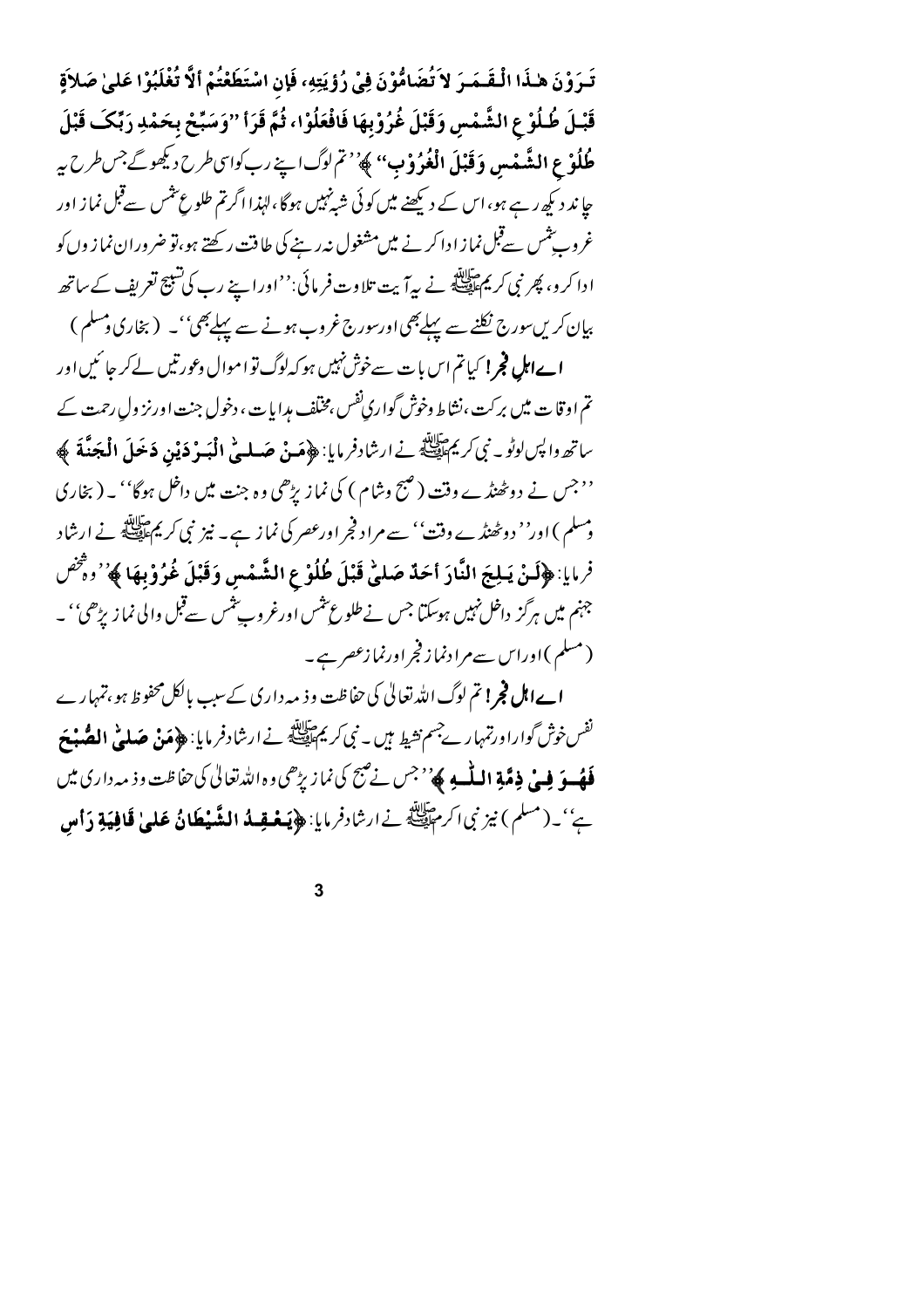أَحَدِكُمْ إِذَا نَامَ ثَلاَثَ عُقَدٍ وَيَضْرِبُ عَلَىٰ مَكَانٍ كُلِّ عُقْدَةٍ عَلَيْكَ لَيْلٌ طَوِيْلٌ فَارْقُدْ، فَإِن اسْتَيْقَظَ فَذَكَرَ اللَّهَ انْحَلَّتْ عُقْدَةٌ، فَإِنْ تَوَضَّأ انْحَلَّتْ عُقْدَةٌ، فَإِنْ صَـلـِيِّ انْـحَلَّـتْ عُـقْـلَدةٌ فَـأصْبَحَ نَشِيْطاً طَيِّبَ النَّفْـسِ ، وَإِلَّا خَبِيْتُ النَّفْـس **تحیشلائ** کھ<sup>ی' م</sup>تم میں سے ہ*ر څخص* کی *گڈ* کی میں جب وہ سوتا ہے، شیطان تین گر ہیں لگا تا ہےاور ہرگرہ کی جگہ پر ہہ بات ڈالتا ہے کہ''ابھی رات بہت ہے،لہٰذاسو تے رہو''۔اب اگر وہ بیدار ہوگیااوراللہ کا ذکر کیا توا یک گر ہ کھل جاتی ہے،اورا گر دضوکر تا ہےتو د وسری گر ہ کھل جاتی ہے، اورا گرنما زیڑ ھتا ہےتو تیسری گر ہ بھی کھل جاتی ہےاور و ہ چست ونشیط اورخوش گواری نفس کے ساتھ مہیج کرتا ہے، ورنہ ست اور خبثے نفس کے ساتھ مہیج اٹھتا ہے''۔( متفق علیہ )۔

ا**ے اہل فجر!** تمہاری شرف وعزت کے لئے یہ بات کافی ہے کہ تمہارے لئے رحمٰن کے ملائکہ شہادت وگواہی دیں گے۔ نبی کریم ایضا پر نے ارشادفر مایا: ﴿ **یَعَهَافَبُوْ نَ فِیْکُمْ مَلاَئِکَةٌ** بِاللَّيْـلِ وَمَلاَئِكَةٌ بِالنَّهَارِ، وَيَجْتَمِعُوْنَ فِيْ صَلاَةِ الْفَجْرِ وَصَلاَةِ الْعَصْرِ، ثُمّ يَعْبُرُ جُ الَّـذِيْنَ بَـاتُـوْا فِيْـكُـمْ فَيَسْـأَلُهُمْ رَبُّهُمْ ـ وَهُوَ أَعْلَمُ بِهِمْ ـ كَيْفَ تَرَكْتُمْ عِبَسادِيْ؟ فَيَسقُسوْ لُسوْنَ: تَسوَ كُسنَساهُسْمْ وَهُسْمْ يُصَيلُوْنَ، وَأَتَيْنَسَاهُسْمْ وَهُسْ **یُہ صَلُّوْنَ ﴾** ُ' تمہار ے درمیان رات کے ملائکہاور دن کے ملائکہ باری باری آتے ہیں اور فجر کی نما ز اورعصر کی نما زیلں اکٹھا ہوتے ہیں ، پھر وہ ملا ٹکہ جوتمہارے درمیان را ت میں تھے وہ اللہ کے پاس چڑھتے ہیں تو ان کا رب ان سے سوال کرتا ہے – حالانکہ وہ ان کو سب سے بہتر جانتا ہے۔ تم نے میرے بندوں کو س حال میں چھوڑا؟ وہ ملا ئکہ جواب دیتے ہیں : ہم نے ان کواس وقت چھوڑ ا جب وہ نمازیڑ ھ رہے تھےاور ہم جب ان کے پاس آ ئے تھے تو اس وقت بھی وہ نماز ہی پڑ حدر ہے تھے' ۔ (بخاری ومسلم )۔

 $\overline{\mathbf{4}}$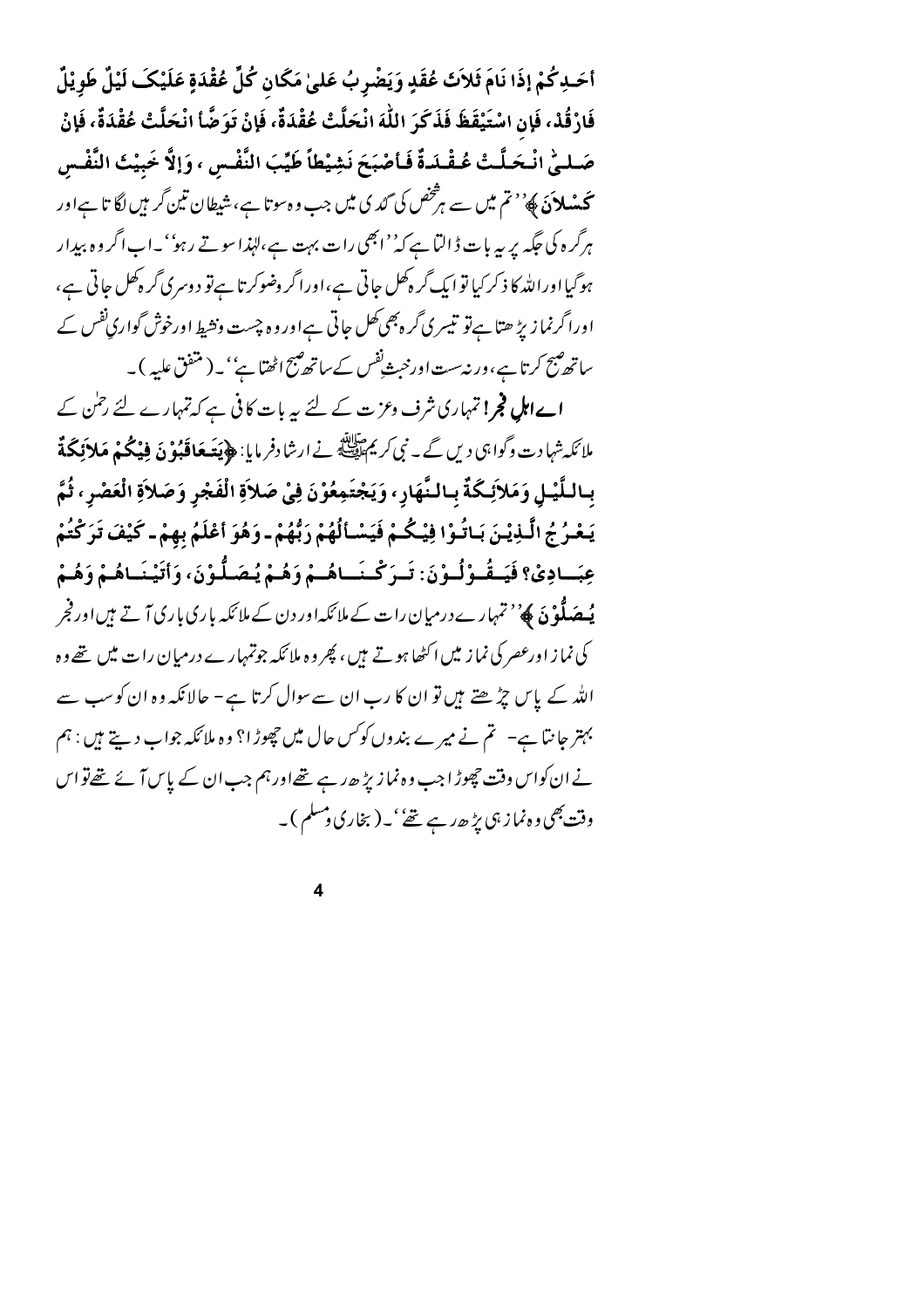**اےاہلِ فجر** خاص طور پراور جو جماعت کی پا بندی کرتے ہیں عام طور پر ! تم خوش ہوجا ؤ: کیونکہ تمہارا وضوکرنا در حات کی بلندی کا سبب ہے،تمہارامسجد وں کی جانب چلنا نیکی ہے اور مسجد میں تمہا را بیٹھنا رحمت وبخشش کا سب ہے ۔مجم*ر صبی*ب ﷺ نے ارشا دفر ما یا: ﴿ مَــوْنٌ غَــ**ـدَا** إِلَـىٰ الْـمَسْجِدِ أَوْ رَاحَ أَعَدَّ اللَّهُ لَهُ فِي الْجَنَّةِ نُزُلاً كُلَّمَا غَدَا أَوْ رَاحَ ﴾ ُ' جِمْع شام کے وقت مسجد کی طرف چلے ،اللہ تعالیٰ اس کے لئے جنت میں ہر صبح وشام جانے کے بدلہ ایک ایک مہمان خانہ تیارکرےگا' ۔ (بخاری دمسلم )۔

نِيزِمُ مُصْلَىٰٓا صَلَالِكَ فِرْمَايا: ﴿ صَلاَةُ الْمَجَسَىاعَةِ تَفْعُدُلُ صَلاَةَ الْفَذِّ بِسَبْع وَعِشْرِيْنَ دَرَجَةً، وَدْلِكَ أَنَّسُهُ إِذَا تَبِوَضَّـا فَسَاحْسَنَ الْوُضُوْءَ فُمَّ خَرَجَ إِلَيْ الْـمَسْـجـدِ لاَ يُـخْـرِجُـهُ إلَّا الـصَّلاَـةُ لَـمْ يَـخْطُ خُطْوَةً إلَّا رُفِعَتْ لَهُ بِهَا دَرَجَةٌ وَحُطَّتْ عَنْهُ بِهَا خَطِيْئَةٌ، فَإِذَا صَلَّىٰ لَمْ تَزَلِ الْمَلاَئِكَةُ تُصَلِّيْ عَلَيْهِ مَادَامَ فِيْ مُصَلَّاهُ، اَللَّهُمَّ صَلِّ عَلَيْهِ ، اَللَّهُمَّ ارْحَمْهُ، وَلاَ يَزَالُ أَحَدُهُمْ فِيْ صَلاَةٍ مَا انْتَظَرَ **الـصَّلاَءَ ﴾** 'جماعت کی نما زننہا نما ز سے س<sub>ِّا</sub> ئیس درجہ فضیلت والی ہے،اور پہ کہ جب وہ وضو کرتا ہے اور بہتر طور پر وضوکرتا ہے، پھِرمسجد کی طرف نکتا ہے اور نماز کے علاوہ اس کا کوئی د وسرا مقصدنہیں ہوتا،نواس کے ہرقدم کے بدلہ ایک درجہ بلند کیا جا تا ہےاورا یک گناہ مٹایا جا تا ہے ، پھر جب نماز پڑھ لیتا ہے تو ملائکہ برابراس کے لئے رحمت ومغفرت کی دعا کرتے رہتے میں جب تک و ہ اپنے مصلی پر رہتا ہے، کہتا ہے : اے اللہ!اس کو بخش دے،اس پر رحم فریا۔اور مصلیوں میں ایک څخص نما ز ہی کی حالت میں ہوتا ہے جب تک وہ نما ز کےا نظار میں ہے''۔ (بخاری دسلم )اورمسلم شریف کی روایت میں پیاضا فیہ؛ ﴿أَلَـلَّٰهُ ـمَّ ادْ حَسفَـهُ ، أَلَـلَّٰهُ مَ اغْـفِـرْ لَهُ، اَللَّهُمَّ تُبْ عَلَيْهِ، مَا لَمْ يُؤذِ فِيْهِ، مَا لَمْ يُحْدِتْ فِيْهِ ﴾ ُ'اِ\_الله!اسِ رِ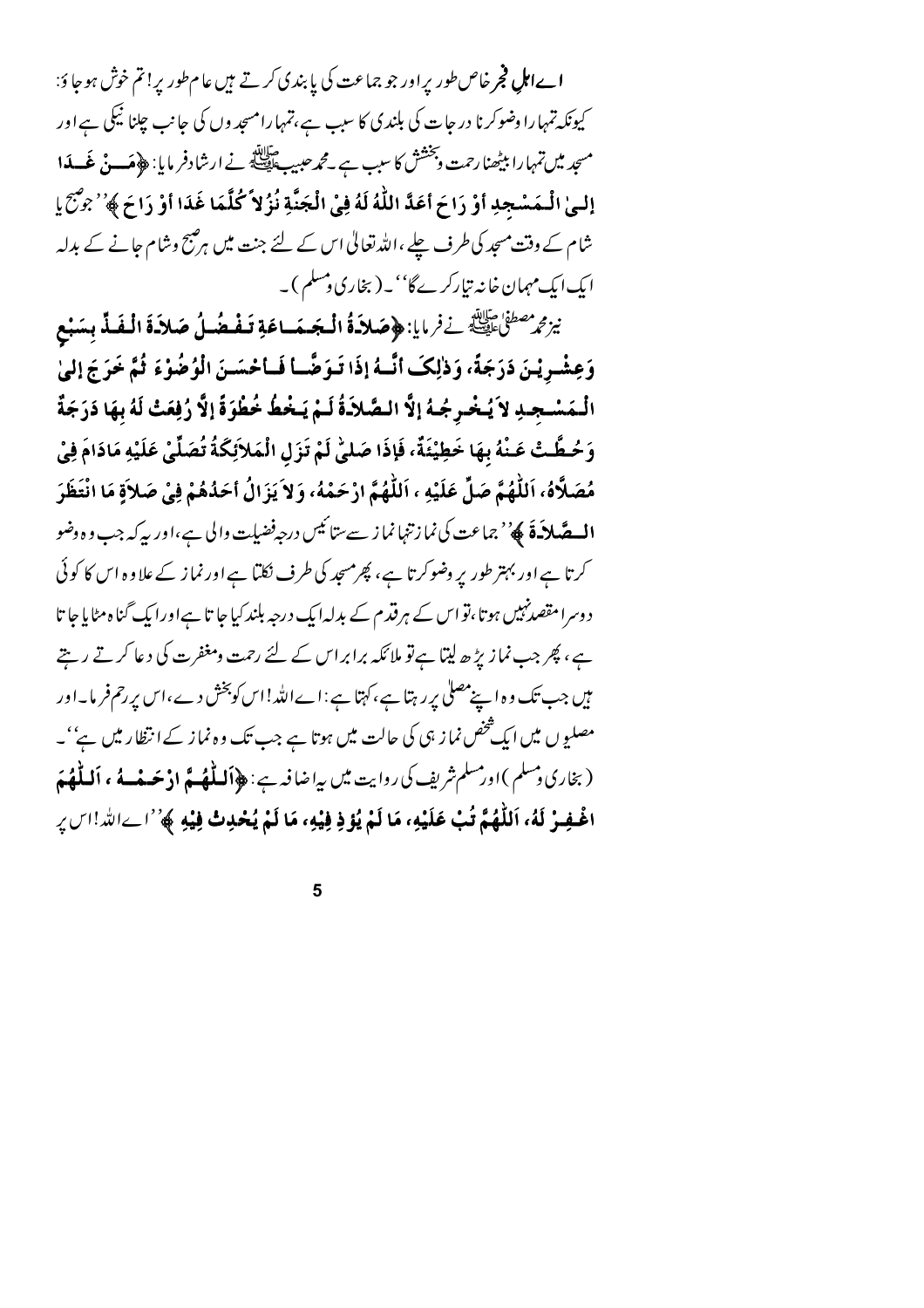رحم فر ما،اے اللہ!اسے بخش دے،اے اللہ!اس کی تو بہ قبول فر ما۔ جب تک وہ اس حَکمہ میں ایذاد ہ ہات نہ کرےاور جب تک اپناوضوتو ڑنہ دے''۔

نيز نِي كريم تِينَ فِي ارشادفر مايا: ﴿ أَلاَ أَذُلُّكُ مْ عَسلِي مَسا يَبِعْبِ حُوْ اللَّهِ مُ مِيهِ الْخَطَايَاوَيَرْفَعُ بِهِ الدَّرَجَاتِ؟ قَالُوْا : بَلَىٰ يَا رَسُوْلَ اللَّهِ، قَالَ: إِسْبَا غُ الْوُضُوْءِ عَـلـىٰ الْـمَـكَـارِهِ، وَكَثْرَةُ الْخُطَا إِلَىٰ الْمَسَاجِدِ، وَانْتِظَارُ الصَّلاَةِ بَعْدَ الصَّلاَةِ، فَسلْهِ لِمُحْسِمُ البِّرِّ بَاطُهُ فَلألِكُمُ الدِّ بَاطُ ﴾ُ' ´ كيا مين تنهيں وه با تيں نہ بتا دوں جن سےالله تعالى تمہاری خطا وَں کومٹا دے اورتمہارے در جات کو بلند کر دے؟ صحابہ کرام نے عرض کیا : ضرور اے اللہ کے رسول! آ ے ایللہ نے ارشادفر مایا:'' ناپسند بدگی کے یاوجود کامل وضوکرنا،مسجد وں کوزیادہ سے زیادہ چل کرجانااورنماز کے بعدنماز کا انتظار کرتے رہنا، یہی سرحد کی حفاظت و پہرہ داری ہے، یہی سرحد کی حفاظت و پہرہ داری ہے'' (مسلم )۔

للہٰذا نما نہ فجر کی پابندی وحفاظت کرنے والوں کے لئے سلامتی ہے، جبکہ انہوں نے شب بیداری حچھوڑی،رات کی رنگین محفلوں کو تیا گ دیااور عظیم اجر وثواب سے سرخروہو ئے ۔آ پ ان میں سے ایک کو دیکھیں گے کہ و ہ نماز فجر کے لئے رات ہی سے الا رم والی گھڑ کی ، وضواور مخلّف اوراد ودعا کے ساتھ سرایا تیار رہتا ہے،اگراسے نماز فجر کے فوت ہونے کا خوف لاحق ہوتا ہے تو وہ کسی کو وصیت کرتا ہے کہ وہ اسے بہدار کر دے۔اور ان سب سے پہلے اس کا وہ احساس ایمانی ہےجس سے اس کا قلب معمور ہے، یہائیک کہ اگراس کے ساتھ کوئی معاملہ پیش آ جا تا ہے جواس کےایک مرتبہ بھی تاخیر سے سونے کا سبب بن جا تا ہے،تو آ پ اسے پائیں گے کہ وہ نماز کے لئے ہڑ ہڑا کراور اس کی ادا ئیگی میں سبقت کرتے ہوئے نبیٰد سے بہدار ہوجا تا ہے۔ چنانچہ اللہ ہی کے لئے ان کی خو پی ہے جب وہ وقت پرنما نِہجْر پڑھتے ہیں ،اس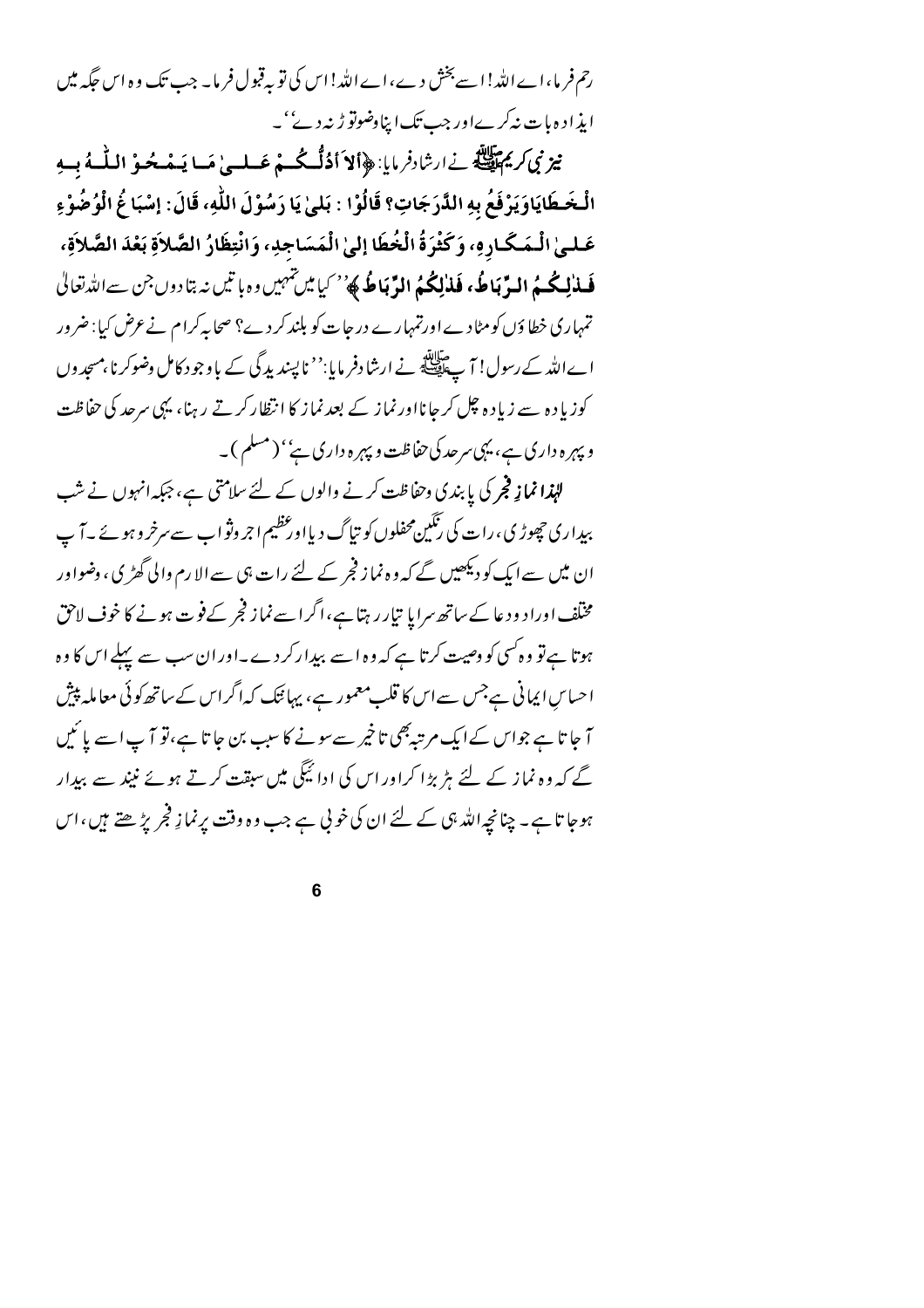کے وقت کی حفاظت کرتے ہیں اوراس پر مداومت بر تنے ہیں اوراللہ تعالیٰ کےمحبوب ترین عمل سے سرفرا زیوتے ہیں ۔عبداللہ بن مسعود رضی اللہ عنہ فرماتے ہیں : ﴿ مَسَالَتُ دَ مِنْسُوْ لَ اللَّهِ و طَلِبَةٍ: أيُّ الأَعْسَمَالِ أَحَبُّ إِلَيٰ اللَّهِ عَزَّوَجَلَّ؟ قَالَ: اَلصَّلاَةُ عَلَىٰ وَقْتِهَا ﴾ ُ' مَيْ نے رسول اللہﷺ سے دریافت کیا کہ اللہ تعالیٰ کے نز دیک کون ساعمل سب سے زیاد ہ محبوب ہے؟ تو آ پے ایک ہے ارشادفر مایا:'' وقت پرنمازیڑ ھنا''۔(بخاری وسلم )۔

درحقیقت یہی لوگ مر د ہیںاورحقیقت میں سیچے مومن ہیں۔ ہمارے رب بزرگ وعظیم نِفْرِ مِايا: ﴿فِيْ بُيُوْتٍ أَذِنَ اللَّهُ أَنْ تُرْفَعَ وَيُـذْكَرَ فِيْهَا اسْمُهُ يُسَبِّحُ لَهُ فِيْهَا بِبِالْغُدُوِّ وَالآصَيَالِ، رِجَبَالٌ لاَ تُبْلَهِيْهِـمْ تِبِجَبَارَـةٌ وَلاَ بَيْعٌ عَنْ ذِكْرِ اللّهِ وَإقَام السَّلاَةِ وَإِيْتَاءِ الزَّكَاةِ يَخَافُوْنَ يَوْماً تَتَقَلَّبُ فِيْهِ الْقُلُوْبُ وَالأَبْصَارُ، لِيَجْزِيَهُمُ اللَّهُ أَحْسَـنَ مَـا عَـمِـلُـوْا وَيَـزِيْـدَهُـمْ مِـنْ فَـضْـلِهِ وَاللَّهُ يَرْزُقُ مَنْ يَشَاءُ بِغَيْر حِسَساب ﴾ (النور: ٣٨ - ٣٨)''ان گھروں ميں جن کے بلند کرنے اور جن ميں اپنے نام کی یا د کا اللہ تعالیٰ نے حکم دیا ہے، و ہاں صبح وشام اللہ تعالیٰ کی شبیح بیان کرتے ہیں ۔ایسےلوگ جنہیں تجارت اورخرید وفروخت اللہ کے ذکر سے اورنماز قائم کرنے اور زکو ۃ ادا کرنے سے غافل نہیں کر تی ، اس دن سے ڈرتے ہیں جس دن بہت سے دل اور بہت سی آ<sup>م تک</sup>ھیں الٹ بلیٹ ہوجا ئیں گی ۔اس ارا دے سے کہ اللہ انہیں ان کے اعمال کا بہترین بدلہ دے بلکہ اپنےفضل سےاور کچھ زیا د تی عطافر مائے ،اللہ جسے جا ہے بےشارر وزیاں دیتا ہے' ۔ البیتہ جن لوگوں نے نما زکوضا ئع کر دیا،اس کے ساتھ سستی وےاعتنا ئی بر تی اورا سے وقت سےموخرکر دیا،تو کاش مجھےعلم ہوتا کہ وہ جان لیتے کہانہوں نے کتنا بڑ اگناہ کاار نکا ب کیا ہے؟ اور کتنے بڑے عظیم اجروثواب سےمحروم ہو گئے ہیں؟ اللہ تعالیٰ نے فر مایا: ﴿ فَــــوَيْـــــــلّ

 $\overline{7}$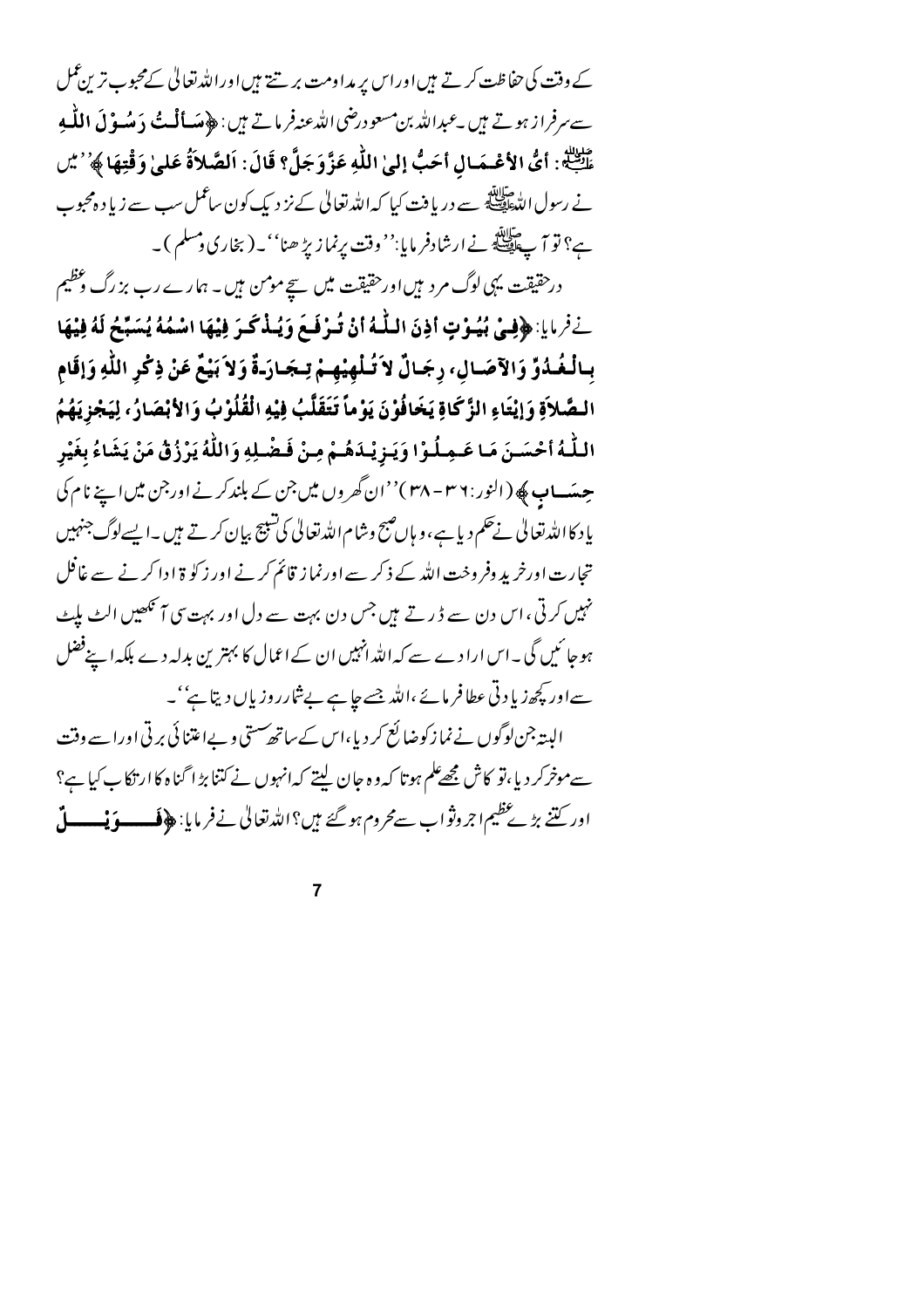لِلْمُصَلِّيْنَ، الَّذِيْنَ هُمْ عَنْ صَلاَتِهِمْ سَاهُوْنَ ﴾ (الماعون:٣-٥)''ان نمازيوں کے لئے افسوس ( اور ویل نامی جہنم کی جگہ ) ہے، جوا پنی نماز سے غافل ہیں''۔ نیز ارشادر بانی ہے: ﴿فَخَلَفَ مِنْ بَعْدِهِمْ خَلْفٌ أَضَاعُوْا الصَّلاَةَ وَاتَّبَعُوْا الشَّهْوَاتِ فَسَوْفَ يَلْقَوْنَ غَيًّا، إلَّا مَنْ تَابَ وَآمَنَ وَعَمِلَ صَالِحاً فَأَوْلَٰئِكَ يَدْخُلُوْنَ الْجَنَّةَ وَلاَ يُظْلَمُوْنَ م**نٹ نے ک**ھ ( مریم : ۹۹ – ۷۰ )'' بھران کے بعدا پسے ناخلف پیدا ہوئے کہ انہوں نے نما ز ضائع کر دی اورنفسانی خواہشوں کے پیچھے پڑ گئے ،سوان کا نقصان ان کے آ گے آ ئے گا ، بجز ان کے جوتو پہ کرلیں اور ایمان لائنیں اور نیک عمل کریں۔ایسےلوگ جنت میں جائنیں گے اور ان کی ذ رای بھی جق تلفی نہ کی جائے گی''۔

اورنبي كريم اللَّهِ فِي ارشادفر مايا: ﴿ إِنَّ أَوَّلَ مَسا يُسْحَسَاسَبُ بِهِ الْعَبْدُ يَوْمَ الْقِيَامَةِ مِنْ عَـمَـلِـهِ صَلاَتُـهُ، فَـإِن صَـلُحَتْ فَقَدْ أَفْلَحَ وَنَجَحَ، وَإِنْ فَسَدَتْ فَقَدْ خَابَ **وَنَحَسِيهَ ﴾''بروز قيامت بنده کے عمل ميں سب سے پہلے جس عمل کا حساب لياجائے گا،وہ نماز** ہے۔ چنانچہ اگر نماز درست نکلی تو وہ کامیاب وبامراد ہوا، اور اگر نماز خراب نکلی تو وہ نا کام

ونامراد ہوا''۔ (اسےامام تر مذی نے روایت کیا ہےاورکہا ہے کہ بیرحدیث حسن ہے )۔ اے ہاجماعت نمازکوضائع کرنے والےاورخاص طور سے نماز فجرکوضائع کرنے والے! کیا آ پ کے پاس ہمت وحوصلۂ پیں کہ آ پےتھوڑ اسااویراٹھیں تا کہ آ پان لوگوں کے زمرہ میں شامل ہوجا ئیں جن کی تعریف توشہبرگز رچکی ہے۔ کیوں آپ شیطان کواپنے آپ پرغالب آنے کا راستہ دیتے ہیں؟ اور کیوں آپ اس بات پر رضامند ہیں کہ وہ آپ کے کانوں میں پپشاپ کرے؟ اپنے حبیب مصطفیٰ ہاتاتھ کے سامنےایک شخص کا تذکر ہ کیا گیا جورات کو ضبح تک سوتا ر ہا تو آ پ نے ارشادفر مايا: ﴿ ذَاكَ دَجُلٌ بَسالَ الشَّيْطَانُ فِي أُذْنَيْهِ ﴾ ''ده ايبا آ دي ہے جس کے کانوں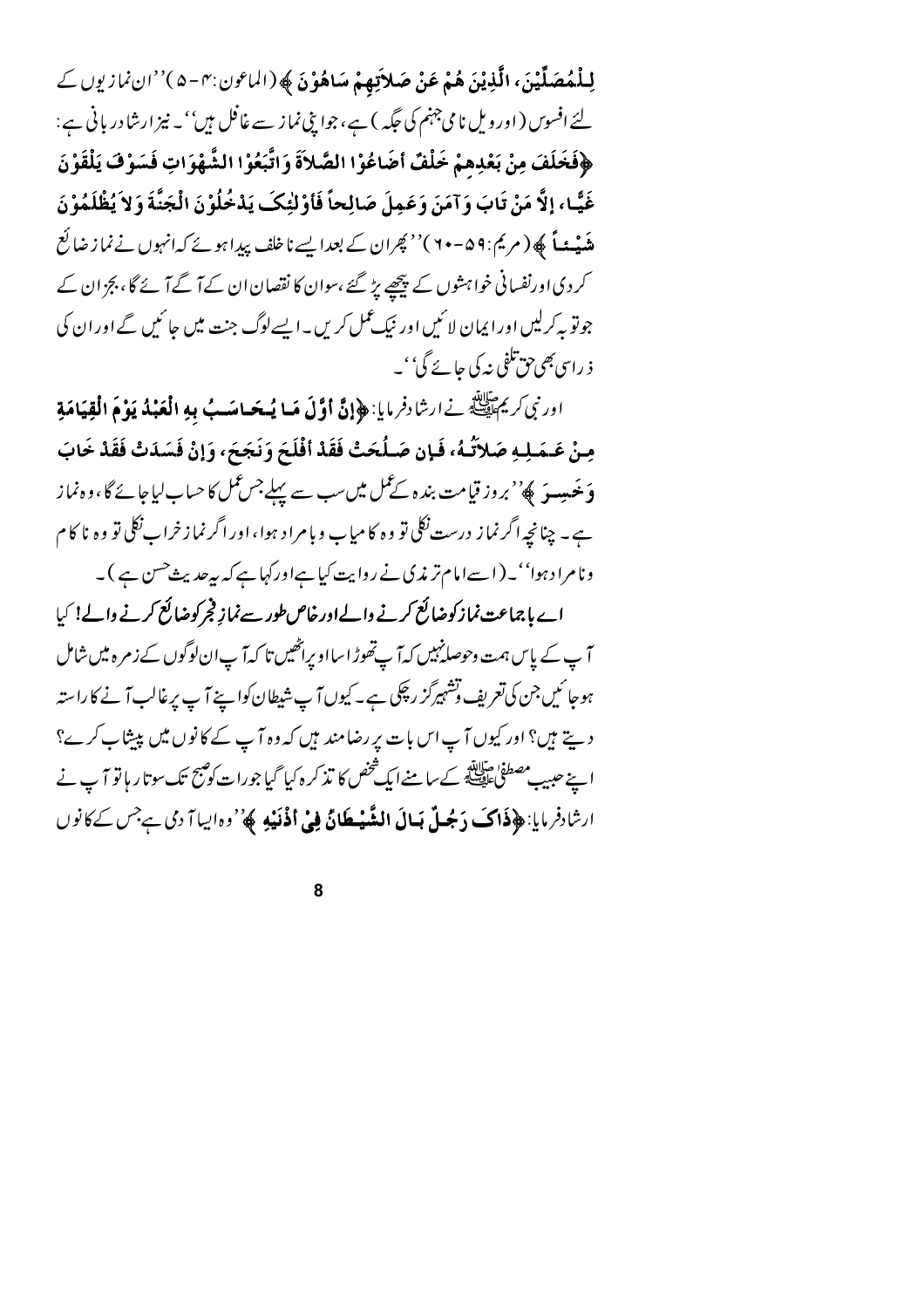میں شیطان نے پیشاب کیا ہوا ہے''۔(بخاری دمسلم )۔

برادرِمن! جب آپ لذ ت خواب سےمحظوظ ہور ہے ہوں ،اس وقت آپ اس حسرت وغم کو یا دکرلیں جوآ پ کی نیند کا نتیجہ ہے،اور نبی حبیب ﷺ کا بیفر مان کا فی ہے : ﴿ أَصْبَهِ ۖ مَعَ **عَعبه پَ النَّفْسِ كَسْلاَنَ ﴾**''وه ستاور حبش<sup>ان</sup>س كے ساتھ *پہج كرتا ہے''* يہ ( متنق عليه ) يہ نيز نبي كريم الله كه تحراب والى حديث ميں آ پ الله كا بيفر مان : ﴿ وَأَمَّسا الْسوَّ جُلُ الَّذِي ۚ يُغْلَغُ رَأْسُـهُ بِبِالْحَجَرِ فَإِنَّـهُ يَأْخُذُ الْقُرْآنَ فَيَرْفِضُـهُ ، وَيَنَامُ عَنِ الصَّلاَةِ الْمِسْمَكْتُهُو ْ بَيْةٍ ﴾ ُ' و ہ آ دی جس کا سر پقِر سے کچلا جار با تھا، تو و څخص تھا جوقر آ ن کو پکڑ تا تھااور اس کا انکارکرتا تھااورفرض نما ز سے سویا رہتا تھا'' (بخاری) چنانچہ پٹخص جب نما ز چھوڑ کر لذ ت خواب سےمحظوظ ہور ہا تھا تو اس کو بیرسز ا دی گئی کہ اس کا سر پتھر سے کچلا جا تا رہے۔اور جزاوسزاعمل کےجنس سے ہوتی ہے۔

ہوشیار!اہل فجر کےساتھ شامل ہوجاؤ! تا کہ آپ اللہ کی حفاظت وذیبہ داری میں آ جا ئیں اورآ پ کا نام نیک وصالحین کے دفتر میں لکھا جائے اور آ پ کوسعا دت وکا مرانی اورنو ر حاصل ہوجائے ۔اورآ پ کا نام منافقین کے کھا تہ ور جسڑ سے کا بے دیا جائے ،رسول اکرم حبیب پاک عَلِيَّةٍ فَرِمَاتٍ بِنِ : ﴿ لَيْسِسَ صَلاَةٌ أَقْفَلُ عَلِيلٍ الْمُعَنَىافِقِيْنَ مِنْ صَلاَةِ الْفَجْر وَالْعِشَاءِ، وَلَوْ يَعْلَمُوْنَ مَا فِيْهِمَا لِأْتَوْهُمَا وَلَوْ حَبْواً ﴾''منافقين يرفجر وعثاءكى نماز سے بڑ ھ کراورکوئی نماز بوجھ نہیں ہے، حالانکہ اگر وہ جان جا ئیں کہ ان دونوں نما زوں میں کیا اجروثواب ہے،تو وہ ان میں ضرور حاضری دیںخواہ اس کے لئے انہیں گھٹنوں کے بل چل کر آ ناپڑ ۓ''۔(اس حدیث کوامام بخاری ومسلم نے روایت کیا ہے )۔ اے پیارےمسلم**ان بھائی!** آپ اپنے<sup>نفس</sup> کا محاسبہ کریں ،اپنے رب کے ساتھ صدق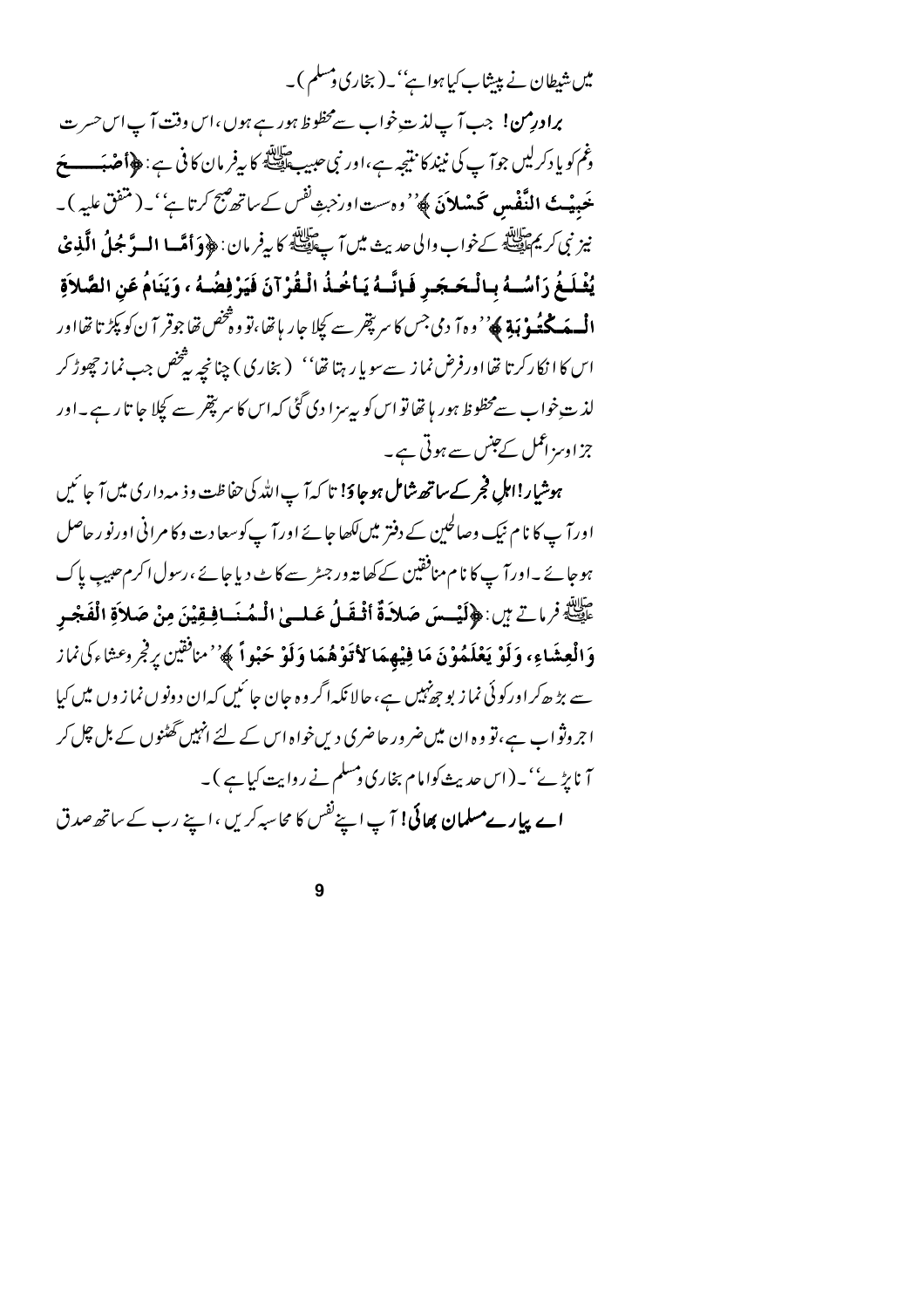وصفا کا معاملہ کریں اوراپنے دن کا آغا زنو بہ کے ساتھ کریں آپ کے پچھلے گناہ مٹا دیئے جا ئیں گے۔اورآ پا ہے اوپراللہ کی نعمتوں کو یادکریں اوراللہ تعالٰی سے ہمیشہ بیرد عاکریں کہ وہ آ پ کی مدد کرے۔اورشپ بیداری سے پر ہیز کریں ، کیونکہ یہی نماز فجر کےفوت ہونے کا بنیادی سبب ہے۔اس کے ساتھ ہی ان اسباب کو کام میں لا ئیں جو آ پ کے لئے باذ ن اللہ مد دگار ثابت ہوںاور پہ کہ آ پ طہارت ووضو کی حالت میں بستر پر آ ئمیں اورسونے کی دعا پڑھ کر سوجا ئیں ۔اپنے پاس اِلا رم والی گھڑی بھی رکھ لیں ۔اس کے باوجودبھی اگر آ پ کو فجر میں نہ اٹھ سکنے کا خدشہ ہوتو اپنے بعض گھر والوں یا پڑ وسیوں کو مہرایت کر دیں کہ وہ آ پ کوٹلیفو ن کر کے جگا دے ۔ جب آ پ بیدار ہو جا ئیں تو فوراً جا گئے گی د عا پڑھیں اور تیز پی کے ساتھ بستر سے اٹھ جا ئیں اور اس میں کروٹیں نہ بدلتے رہیں ،اور باشیطان دل میں یہ بات ڈالے کہ تھوڑ کی دیراورآ رام کرلو۔ کیونکہ یہی تو شیطان کے درواز وں میں سےایک بڑا درواز ہ ہے۔ آ پ گناہ ومعاصی سے اجتناب کریں خاص طور سے حرا م نظروں سے، کیونکہ گناہ ہی طاعت و بندگی سےمحرومی کا سبب ہے۔اور آپ مضبوط عزم واراد ہ والا بنیں ،اورمسجدوں کی طرف سبقت کر نے والوں کےا جروثواب کی یا د ذہن میں تا ز ہ رکھیں جن کے قلوب مسجد وں میں لٹکے ہوئے ہیںاور وہ بار پارمسجدوں میں بکثر ت آ تے رہتے ہیں۔اور وہ ان سات خوش نصیب افراد میں سےایک ہیں جن کواللہ تعالیٰ اس دن اپنے سایہ میں جگہ دے گا جس دن اس کے سایہ کے علاوہ اور کوئی سا پہنیں ہوگا۔ یہی تو وہ نیک بخت ہیں جو دیبا میں شاد کا می کی تو فیق سے نوازے گئے ہیںاورآ خرت میں جنت کے مستحق ہوں گے۔حبیب پاکﷺ نےارشادفر مایا: ﴿فَلاَثَةٌ كُلُّهُمْ ضَامِنٌ عَلَىٰ اللَّهِ إِنْ عَاشَ رُزِقٌ وَكُفِيَ، وَإِنْ مَاتَ أَدْخَلَهُ اللَّهُ الْجَدَّةَ ، وَمِنْهُمْ : مَنْ حَرَجَ إلىٰ الْمَسْجِدِ فَهُوَ ضَامِنٌ عَلَىٰ اللَّهِ ﴾ ُ' تَيْنِ ثَوْش